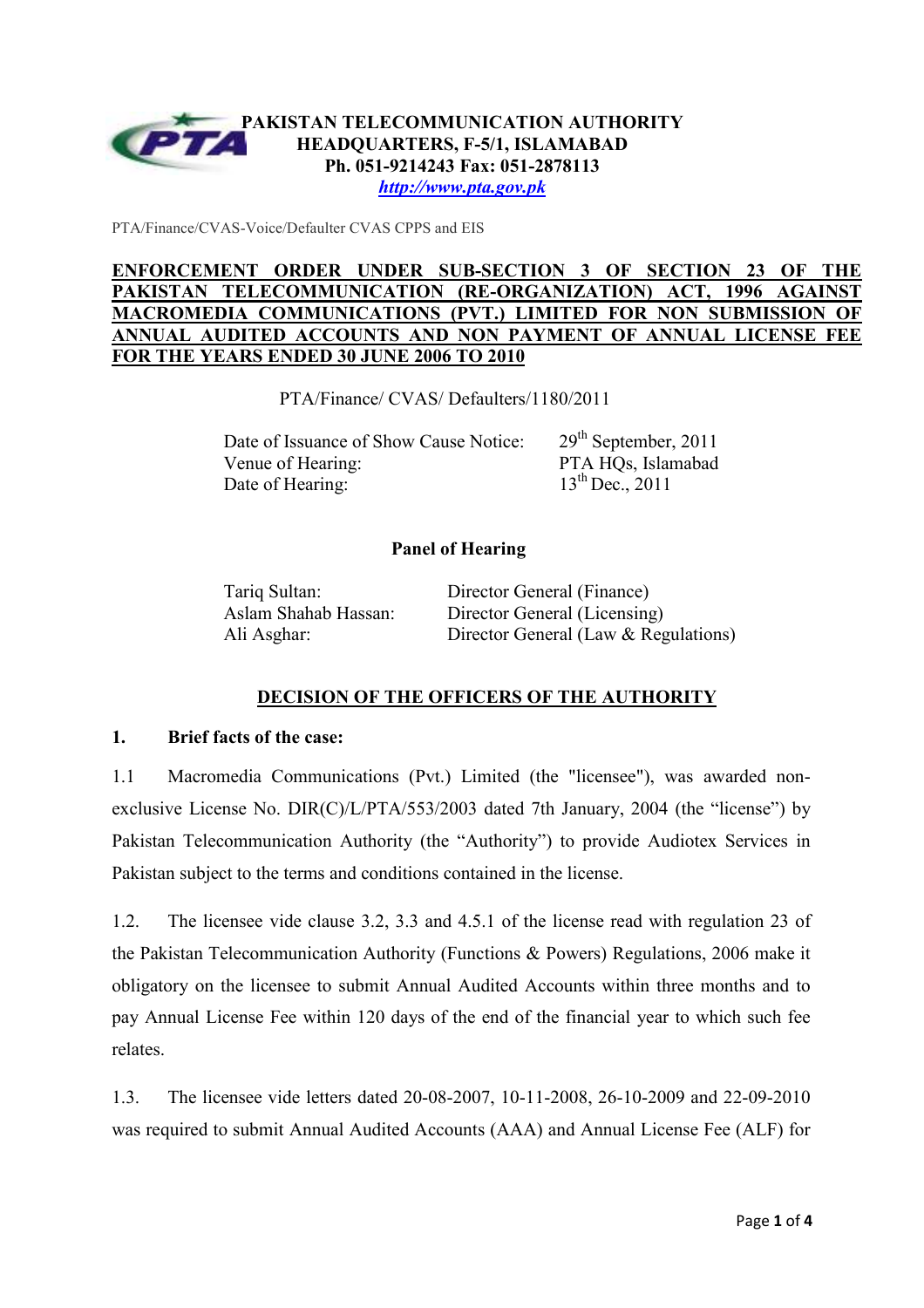the years ended  $30<sup>th</sup>$  June, 2006 to 2010 but despite repeated demands and reminders issued to the licensee, it has failed to comply with the same.

 1.4. Resultantly, due to contravention of the said license conditions read with applicable regulations, the Authority under section 23 of the Pakistan Telecommunication Authority (Re-organization) Act, 1996 issued a Show Cause Notice (SCN) on  $29<sup>th</sup>$  September, 2011 to the licensee, wherein the licensee was required to remedy the contravention by submitting AAAs and ALF within seven working days from the date of issuance of SCN and explain in writing as to why any enforcement order should not be passed under section 23 of the Act.

1.5. Before passing an enforcement order under sub-section 3 of Section 23 of the Act, the matter was fixed for hearing on  $13<sup>th</sup>$  December, 2011. It would be pertinent to mention here that SCN and hearing notice were issued on the address as provided and maintained by the licensee with the Authority. However, hearing notice and SCN issued to the licensee were received back undelivered. Since, no new address as per regulation 46 of the Pakistan Telecommunication Authority (Functions & Powers) Regulations, 2006 has been communicated hence the hearing panel has no option except to proceed *ex-parte* against the licensee as per available record.

1.6 The record perused and examined, it is concluded that the licensee did not pay any heed to observe and comply with the terms and conditions of license, letters issued to the licensee with respect to submission of AAAs and ALF as well as SCN issued to the licensee. The conduct of the licensee in terms of accomplishment of obligations contained in the license is non-serious and non-compliant which falls within the ambit of sub-section (3) of section 23 of the Act.

### **2. Order:**

2.1 Keeping in view the above mentioned facts coupled with the available record, the officer(s) of the Authority hereby decide as under:

a. The license is hereby suspended for a period of one month or till the submission of Annual Audited Accounts along with the payment of Annual License Fee for the financial years ended on  $30<sup>th</sup>$  June, 2006 to 2010 including late payment additional fee  $\omega$  2% per month on the outstanding amount for each month or part thereof for the years ended on  $30<sup>th</sup>$  June, 2006 to 2010, whichever is earlier.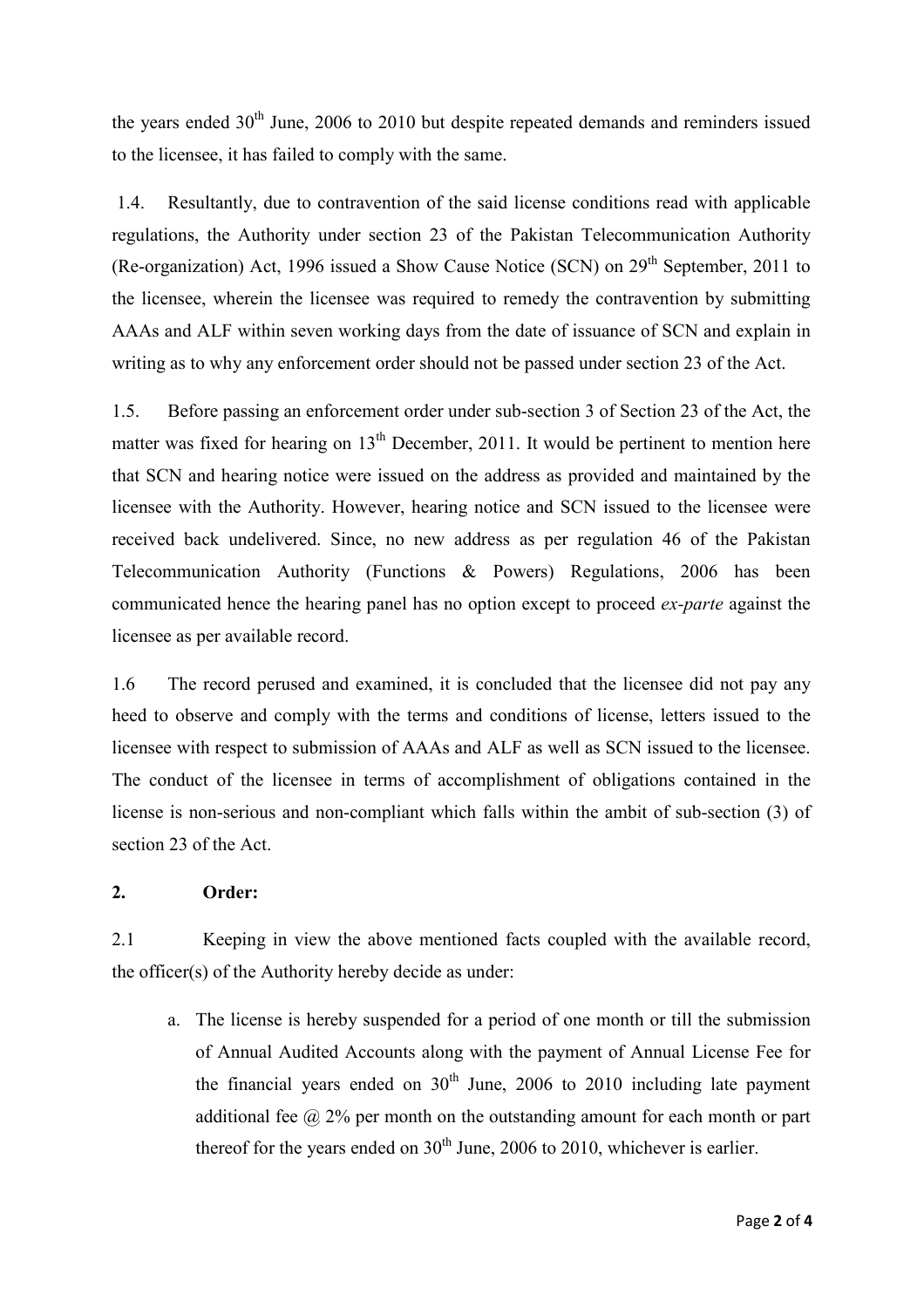- b. In case of non-compliance of Para 2.1 (a) above, license No. DIR(C)/L/PTA/553/2003 dated 7th January, 2004 of the licensee i.e. Macromedia Communications (Pvt.) Limited shall stand terminated upon expiration of one month after the date of issuance of this order without any further notice.
- c. All LDI, LL and Mobile licensees are directed to suspend immediately all telecommunication facilities extended to the licensee pursuant to the license till further orders of the Authority.

Tariq Sultan Director General (Finance)

 $\frac{1}{2}$  ,  $\frac{1}{2}$  ,  $\frac{1}{2}$  ,  $\frac{1}{2}$  ,  $\frac{1}{2}$  ,  $\frac{1}{2}$  ,  $\frac{1}{2}$  ,  $\frac{1}{2}$  ,  $\frac{1}{2}$  ,  $\frac{1}{2}$ 

Aslam Shahab Hassan Ali Asghar Director General (Licensing) Director General (Law  $\&$  Regulations)

This enforcement order signed on \_\_\_\_\_\_\_\_\_\_\_\_ and comprises of 03 pages only.

 $\_$  , and the set of the set of the set of the set of the set of the set of the set of the set of the set of the set of the set of the set of the set of the set of the set of the set of the set of the set of the set of th